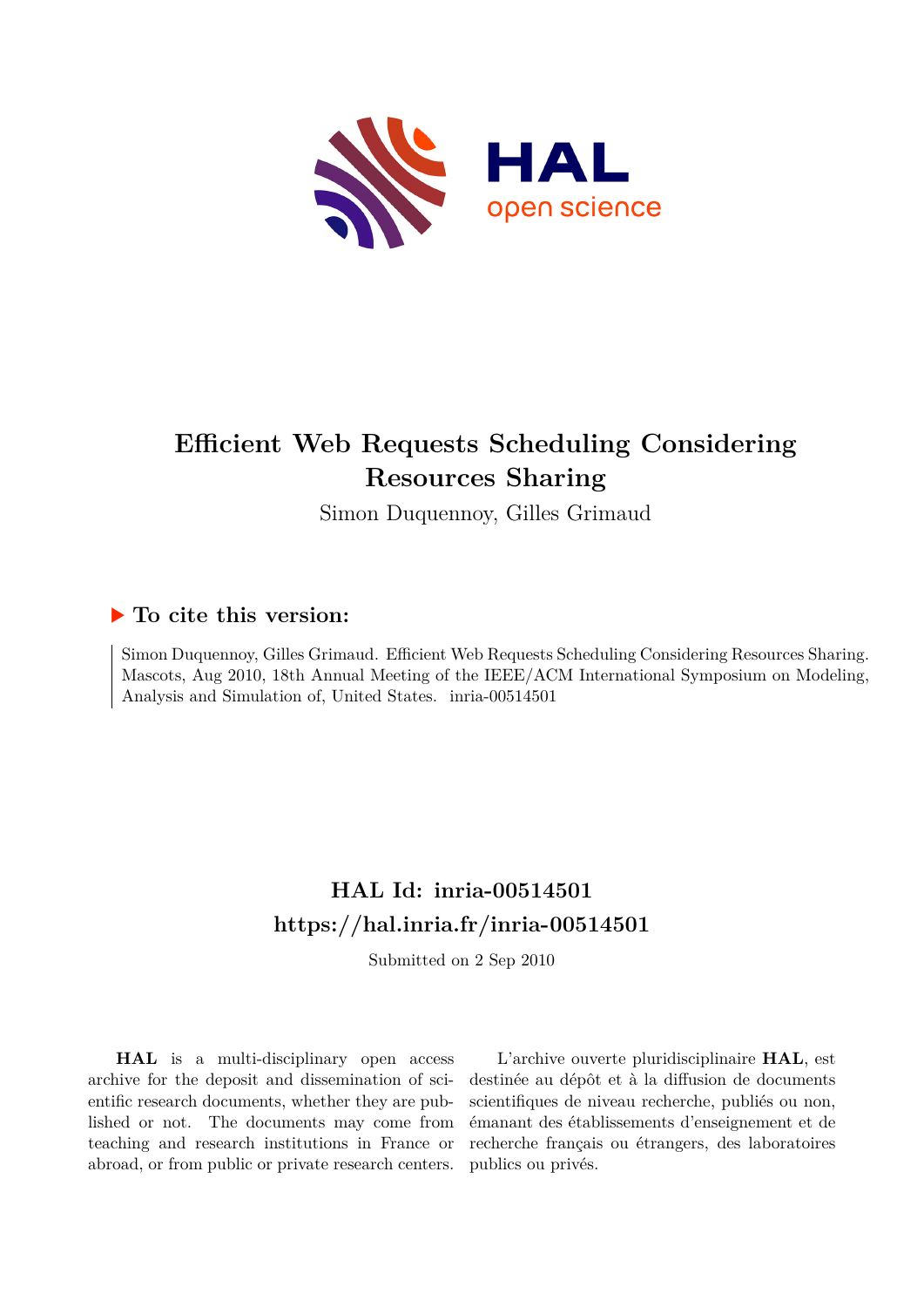# Efficient Web Requests Scheduling Considering Resources Sharing

Simon Duquennoy LIFL, CNRS UMR 8022, Univ. Lille 1, INRIA Lille - Nord Europe, France Email: simon.duquennoy@lifl.fr

*Abstract*—Requests scheduling in Web servers is a hot research topic. Many works aim at providing optimal algorithms according to various metrics. Most of these works are based on classical scheduling metrics, considering jobs completion times, but ignoring intermediate states. We claim that this choice conduces to the design of algorithm that do not efficiently share the system resources. Indeed, Web servers have some properties that make them different than the system considered in usual scheduling theory. The classical round-robin policy, used in most production Web servers, has intrinsic qualities: it shares equally the system resources and avoids any job starvation. We introduce a novel parameterizable algorithm proposing a compromise between the benefits of the round-robin and the policies that provide the best performances. Then, we discuss the appropriate choice of the parameter depending in the requirements and the context of the Web server.

#### I. INTRODUCTION

Web servers have to handle many simultaneous client requests, so they have to share their resources (network link, CPU, memory) as efficiently as possible. The scheduling of requests in Web servers is often analyzed as a queuing problem; client requests are considered as input jobs, server responses are considered as job service. Many theoretical results analyze scheduling algorithms in regards to various metrics in order to evaluate their performances and/or fairness.

Widely used Web servers (*e.g.* Apache, IIS) are implemented using the sockets provided by the underlying OS, which does not allow to control the TCP level scheduling. The simple and fair Processor Sharing (PS) policy approximates the behavior of a scheduler using the classical round-robin.

It has been proved [1] the SRPT policy optimizes the mean flow-time (or response time) for any input. The common assumption made in the works promoting the usage of SRPT is that job intermediate state are irrelevant. Only completion times are considered. We claim that this assumption biases the results in the particular context of Web requests, in which intermediate states do matter.

The motivation behind this work is that we are convinced that the simple and widely used PS algorithm has very good properties in the context of Web requests scheduling. By construction, it shares the system resources fairly. By serving all requests at the same rate, every client gets service at any time, and there is no request starvation. Starting from this observation, it is temping to improve the very efficient SRPT by considering both performances and resources sharing.

Gilles Grimaud LIFL, CNRS UMR 8022, Univ. Lille 1, INRIA Lille - Nord Europe, France Email: gilles.grimaud@lifl.fr

## *A. Optimizing performances*

The Shortest Remaining Processing Time (SRPT) policy has been proved to minimize the mean flow time [1]. With this policy, the scheduler devotes its full attention at any time to the job with the shortest remaining processing time. In the case of Web requests, the remaining processing time is the remaining size of the HTTP response to be sent. It has however been shown (proved [2], simulated [3] and experimented [4]) that under realistic load (M/G/1 heavy-tailed queue), SRPT only slightly penalizes long tasks in comparison to PS. The long tasks penalization only appears under heavy loads. For certain sample paths, every task performs better or equally under SRPT than under PS.

### *B. Considering resources sharing*

Several works focus on the classification of scheduling algorithms according to their fairness properties. In [5], the notions of endogenous and exogenous unfairness are defined. In [6], algorithms are considered as fair if they do not favor jobs depending on their sizes. In [7], an algorithm is said to be fair *iff* it provides a response time that is less or equal than under PS for every task and any sample path. Following this definition, SRPT is showed to be unfair. A new protocol called Fair Sojourn Protocol (FSP) is presented, approaching SRPT performances while guaranteeing fairness. Like SRPT, FSP prioritizes tasks with short remaining processing time, but it avoids long jobs starvation. In [8], two hybrid algorithms allowing to smoothly join SRPT and PS are presented. In all of these works, intermediate job state are not considered: only completion time does matter.

In [9], the authors propose a new measure of fairness considering both jobs seniority and size, called RAQFM. It is based on the notion of individual discrimination, calculated as the integration, during the job sojourn time, of the difference between the resources granted to the job and the warranted resources (inverse of the number of jobs). Let  $d_i$  be the departure time of job i,  $s_i(t)$  be the fraction of the resources allocated to job i at time t and  $N(t)$  the number of jobs in the system at time  $t$ . The discrimination  $D_i$  is defined as follows:

$$
D_i = \int_{a_i}^{d_i} \left( s_i(t) - \frac{1}{N(t)} \right) dt
$$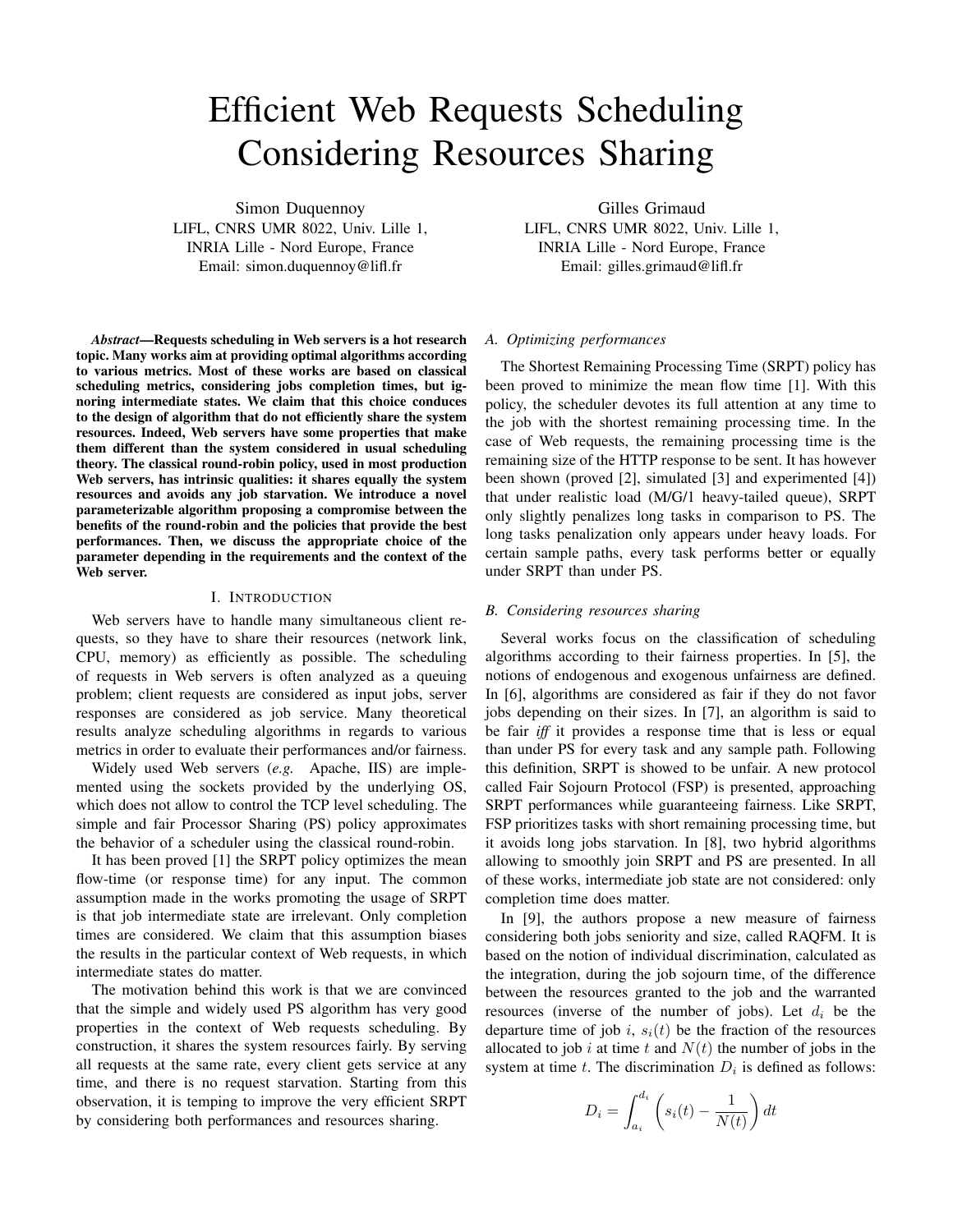

Fig. 1. Behavior of  $\beta$ -SRPT with various  $\beta$  values for a same sample path

The authors measure the fairness of a schedule by computing the variance of jobs individual discriminations. They formally calculate the expected RAQFM of various standard scheduling algorithms such as FIFO, LIFO, PS, *etc.* By construction, RAQFM considers intermediate job states.

# II. DISCUSSION OF THE METRICS IN THE CONTEXT OF WEB REQUESTS SCHEDULING

Solutions allowing existing Web server like Apache to use SRPT have been presented, requiring modifications inside the operating systems in order to adapt sockets management. However, Web server still do not integrate policies like SRPT or FSP, preferring the classical PS policy. We claim that this gap between theory and practice is due to the usage of inappropriate metrics when analyzing scheduling algorithm in the special case of Web requests scheduling. We identify four main reasons why the mean flow-time is not an appropriate metric in this case. These four points also explain why the classical PS policy is still preferred by the industry to SRPT:

- In practice, sharing a link with multiple hosts is far more efficient than bursting clients consecutively (because of network congestions and TCP congestion control) ;
- The fact of keeping a link idle a long time involves unnecessary overheads: TCP keep-alive messages (void acknowledgements), connections timeouts (involved by proxies or firewalls) *etc.* ;
- Web contents are designed to be displayable gradually, so requests intermediate state do matter. Once the beginning of a page has been received, the browser starts running the Web application, requests nested resources, *etc.* ;
- Completely stopping the service of certain requests to serve others do not provide a good user experience: after waiting a few seconds, the user of a Web application will conclude that the request will never be served and he may trigger a new request, thus increasing the server load.

In spite of these drawbacks, the flow-time metric presents a major quality in the case of Web servers. By optimizing the mean flow-time, SRPT also minimizes the number of jobs in the system at any time, increasing the server scalability. This reduction of the number of current requests allows to improve the server pure performances by improving file cache sizes and accelerating system calls which execution time increase linearly with the number of sockets (such as select()).

For these reasons, we claim that the flow-time metric should be used carefully in the context of Web requests scheduling. It should be completed with a metric evaluating the instantaneous fairness, thus allowing to fairly share the system resources and considering requests intermediate states. That is why we propose to evaluate scheduling algorithms by combining both mean flow-time and RAQFM metrics.

The optimization of the RAQFM instantaneous fairness is trivially obtained with the PS algorithm: by sharing equally the available resources at any time, the individual discrimination of every job equals 0. Intuitively, SRPT does not provide a good RAQFM, since it tries to minimize resources sharing and does not consider intermediate states. On the other hand, PS does not provide a good mean flow-time, while SRPT optimizes this metric. In the next section, we investigate compromises between SRPT and PS for both performances (measured with the mean-flow time) and instantaneous fairness (measured with RAQFM).

# III. BALANCING PERFORMANCES AND RESOURCES SHARING

We propose a novel scheduling algorithm,  $\beta$ -SRPT, which aim is to balance the efficiency of SRPT with the way PS fairly shares the system resources. The trade-off can be parametrized with the  $\beta$  value, which can be chosen depending on the requirements of the Web server.

## *A. Algorithm description*

The  $\beta$ -SRPT algorithm smoothly joins SRPT and PS. With  $\beta = 0$ , the algorithm behaves like SRPT, while with  $\beta = 1$ , it behaves like PS. Intermediate values for  $\beta$  give compromises between both algorithms.  $\beta$ -SRPT is based on a General PS algorithm, which schedules jobs simultaneously with a given weight, depending on  $\beta$ . At any time, the N jobs in the system are sorted by increasing order of remaining processing time (noted  $R_i$ ). The weight  $w_i$  for job j is defined as follows:

$$
w_j = \frac{\beta^j}{\sum_{i=0}^{N-1} \beta^i} = \left\{ \begin{array}{ll} \frac{1}{N} & \beta = 1 \\ \beta^j \times \frac{1-\beta}{1-\beta^N} & \beta \neq 1 \end{array} \right.
$$

In other words, the jobs priority decreases exponentially with the rank (ordered by increasing remaining processing time) of the job. With  $\beta = 1$ , every job has the same weight 1  $\frac{1}{n}$ , so that the policy is strictly equivalent to PS. With  $\beta = 0$ , we have  $w_0 = 1$  and  $w_j = 0$  for any  $j > 0$ . Since jobs are